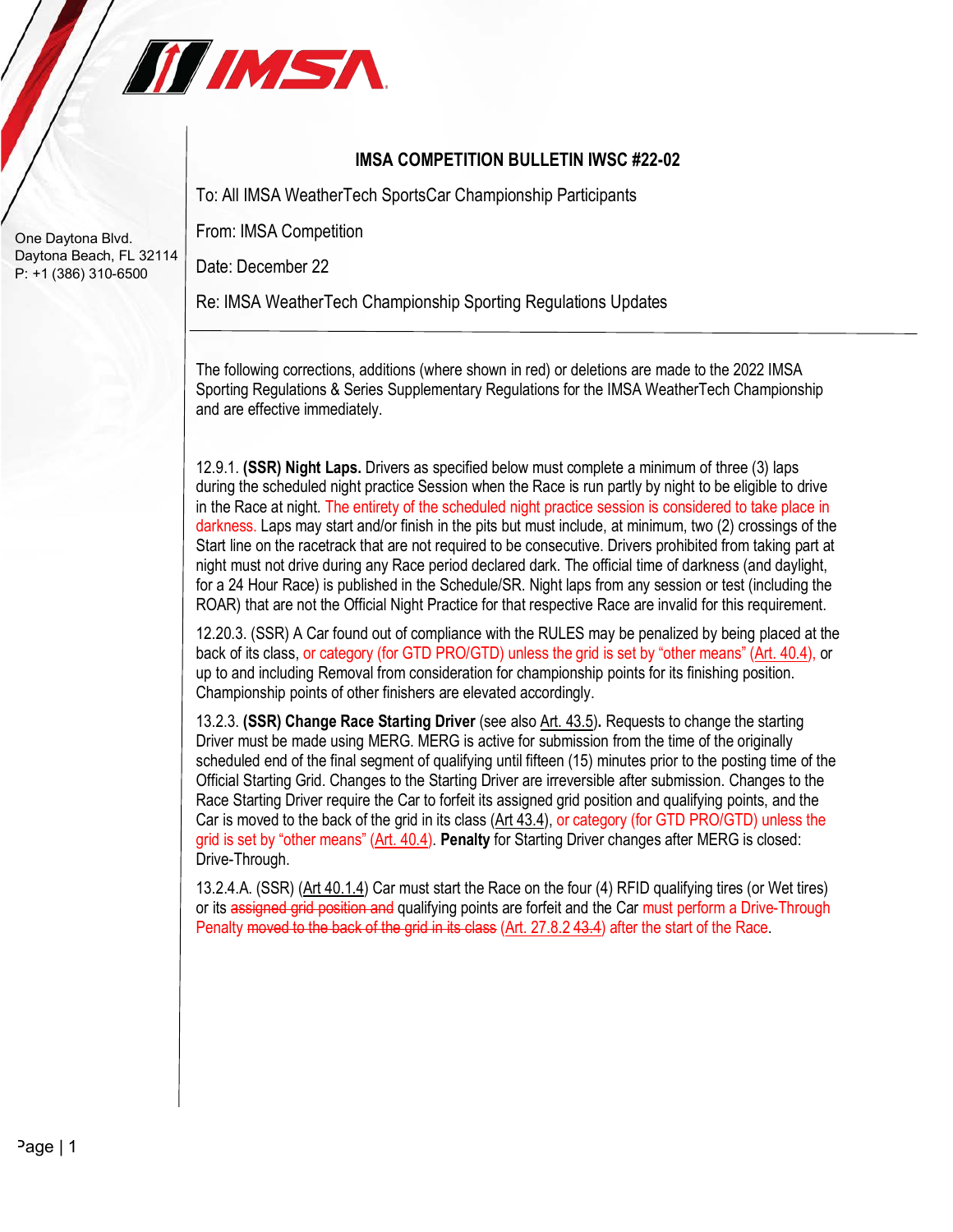

One Daytona Blvd. Daytona Beach, FL 32114 P: +1 (386) 310-6500

13.2.4.B. (SSR) Requests to change any qualifying tires must be made using MERG. MERG is active for submission from the time of the originally scheduled end of the respective class' qualifying segment until fifteen (15) minutes prior to the posting time of the Official Starting Grid. Submissions made prior to the time of the originally scheduled end of the respective class' qualifying segment are invalid. Changes from the qualifying tires are irreversible after submission (except as per weather). Changes from the four (4) RFID qualifying tires after qualifying require the Car to forfeit its assigned grid position and qualifying points, and the Car is moved to the back of the grid in its class (Art 43.4), or category (for GTD PRO/GTD) unless the grid is set by "other means" (Art. 40.4). **Penalty** for changing qualifying tires after MERG is closed: Drive-Through.

13.2.5. **(SSR) Engine Change.** (See also Art. 40.5) For any Car requiring an engine change after qualifying, the Team Representative must give written notice via MERG no later than two (2) hours prior to the Race start. For Races of six (6) hours or less, such Car(s) must start from the back of the starting grid in its class, or category (for GTD PRO/GTD) unless the grid is set by "other means" (Art. 40.4). Qualifying points adjusted commensurately per class. **Penalty** for late notification: Drive-Through.

13.2.8. **(SSR) Effective Order of Changes** (See also Art. 40.6.2**.** Submissions to change the starting Driver or starting tires are processed in the chronological order received. Cars with post-qualifying technical inspection penalties, or penalties as determined by the Race Director are ordered at the back of their class behind all other class Cars irrespective of changes, or category (for GTD PRO/GTD) unless the grid is set by "other means" (Art. 40.4).

23.6.2. (SSR) After qualifying, such replacement of tub, monocoque and/or Car shall require the Car to go to the back of the starting grid in its class or category (for GTD PRO/GTD) unless the grid is set by "other means" (Art. 40.4) and qualifying points per class adjusted commensurately.

28.4.2.A.i. (SSR) For LMP2, LMP3 and GTD only, a Team (assigned Car number) may request, at a maximum of two (2) tracks per season, to Test with their Bronze (or for LMP3 their Silver <30) Drivers at an Event site up to and including the Sunday prior to the final day (inclusive), of official on-track activity for that WeatherTech Championship Event (Race or Sanctioned Test) provided such testing does not interfere with the setup days required by the sanctioning agreement;

40.1.4. (SSR) Except as per Art. 40.1.1.A, the Car must start the Race on the four (4) RFID tires used in qualifying or its qualifying points are forfeit and the Car must perform a Drive-Through Penalty (Art. 27.8.2) after the start of the Race moved to the back of the grid in its class (Art. 43.4).

40.1.4.B. (SSR) Changes to more than one (1) qualifying tire must be submitted through MERG (Art. 13.2) and requires the Car to forfeit qualifying points and the Car must perform a Drive-Through Penalty (Art. 27.8.2) after the start of the Race go to the back of the starting grid in its class (Art. 43.4).

40.2.3. (SSR) Only one (1) Driver is permitted to drive the Car during a qualifying segment. The Driver of the Car during the qualifying segment must start that Car in the Race or its assigned grid position and qualifying points are forfeit and the Car moved to the back of the grid in its class (Art. 43.4), or category (for GTD PRO/GTD) unless the grid is set by "other means" (Art. 40.4).

40.2.3.A. (SSR) The tires used for qualifying (Art. 40.1.4) must be used to start the Race or the Car's assigned grid position and quauyhlifying points are forfeit and the Car moved to the back of the grid in its class (Art. 43.4), or category (for GTD PRO/GTD) unless the grid is set by "other means" (Art. 40.4).

40.2.3.E. (SSR) GTD PRO - A single segment to award starting position and qualifying points. Any Driver. Combined with GTD unless otherwise specified on the Schedule/SR.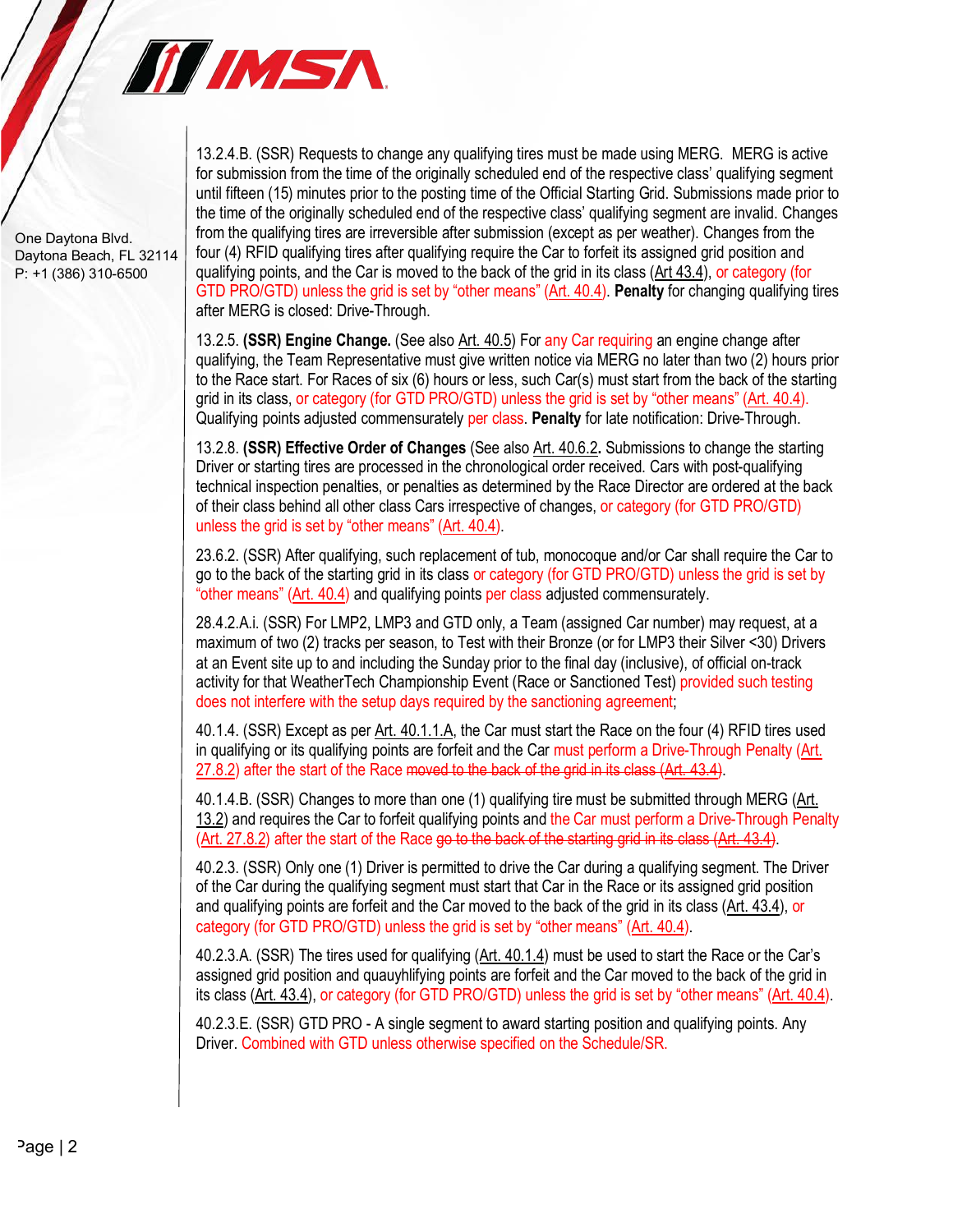

One Daytona Blvd. Daytona Beach, FL 32114 P: +1 (386) 310-6500

40.2.3.F. (SSR) GTD - A single segment to award both starting position and qualifying points. Must be a Bronze OR Silver Driver. **Penalty:** Cease participation in qualifying, loss of all qualifying times, back of the class qualifying points, and back of the category Race start, (GTD PRO/GTD) unless the grid is set by "other means" (Art. 40.4).

40.2.9.E. (SSR) Other than the above, if a Car is touched after leaving the Pit Box and before so instructed, or at Impound or released to Paddock, all qualifying times are forfeit and the Car must cease participation in the segment. Car is moved to the back of the grid in its class, or category (for GTD PRO/GTD) unless the grid is set by "other means" (Art. 40.4) for qualifying points and Race start.

40.3.5. (SSR) In the event that multiple Cars in a class do not participate in qualifying, they are ordered at the back of the grid in their class in Team championship points order, or category (for GTD PRO/GTD) unless the grid is set by "other means" (Art. 40.4).

**40.5. (SSR) Engine Change.** For any Car requiring an engine change after qualifying, the Team Representative must give written notice via MERG (Art. 13.2) no later than two (2) hours prior to the Race start. For Races of six (6) hours or less, such Car(s) must start from the back of the starting grid in its class, or category (for GTD PRO/GTD) unless the grid is set by "other means" (Art. 40.4). Qualifying points adjusted commensurately per class. **Penalty** for late notification: Drive-Through.

40.6.1. (SSR) Qualifying Points are awarded for the results of the qualifying segment (Art. 40.2.), per class, at a corresponding rate of 10% of the amounts per position shown in the table listed in Art. 12.20.

40.6.2.A. (SSR) Cars that have Technical infractions are placed last at the back of the class or category (for GTD PRO/GTD) unless the grid is set by "other means" (Art. 40.4) in the order/time received, advancing all other Cars in the Qualifying points order. These Cars remain last regardless of changes per Art. 40.6.2.B.

40.6.2.B. (SSR) Above Cars in Art. 40.6.2.A, Cars with an elective, non-forfeit change (engine/chassis change) are placed at the back of the class or category (for GTD PRO/GTD) unless the grid is set by "other means" (Art. 40.4) in the order/time received, advancing all other Cars in the Qualifying points order.

40.6.2.B.ii. (SSR) Cars that did not participate in Qualifying do not receive Qualifying points and are placed at the back of the class or category (for GTD PRO/GTD) unless the grid is set by "other means" (Art. 40.4) ahead of Cars in Art. 40.6.2.A, in the order of Team Championship points, subject to further elective changes.

40.6.2.B.iii. (SSR) Cars forfeiting Qualifying points (more than one (1) tire change or Race starting Driver change) are placed at the back of the class or category (for GTD PRO/GTD) unless the grid is set by "other means" (Art. 40.4) in the order/time received concurrent with Art. 40.62.B above, and Qualifying points deleted. Other Cars are not advanced in the Qualifying points order.

43.2.1. (SSR) Once the Car arrives on the starting grid, the Team may top off the fuel tank only by means of a single approved un-pressurized container not exceeding 25 liters (6.5 gallons) capacity, vented to atmosphere and with a leak-proof coupling connecting it to the Car, prior to the Car being pushed back into its echelon grid position. Specific to each Car, personnel over the wall must comply with Art. 21 and Art. 37.3 while the Car is being refueled.

43.3.1. (SSR) If the starting grid is determined by "other means" (Art. 40.4), the Cars are ordered by class in the order DPi, LMP2, LMP3, GTD PRO, GTD.